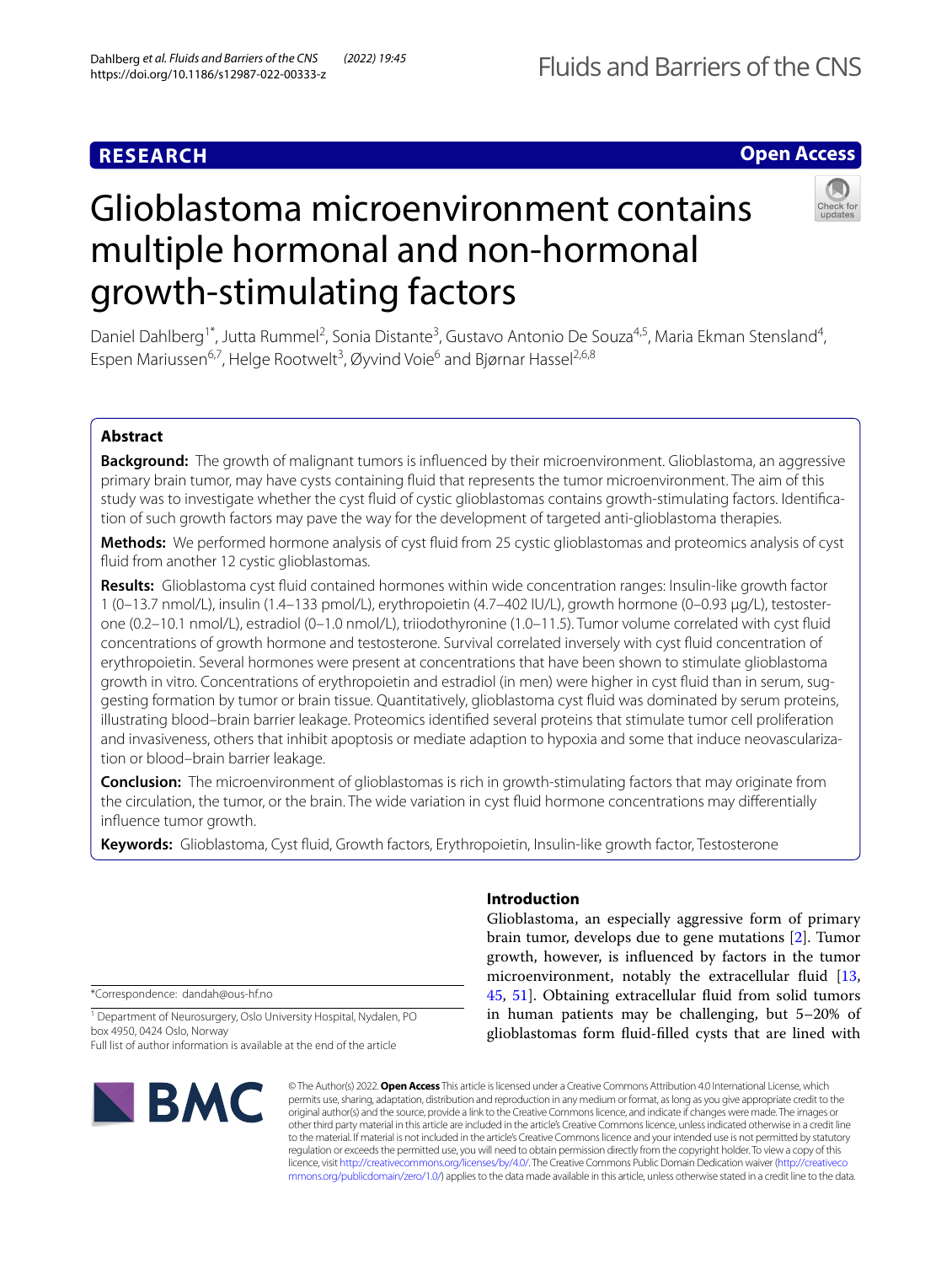tumor tissue  $[4, 27, 53]$  $[4, 27, 53]$  $[4, 27, 53]$  $[4, 27, 53]$  $[4, 27, 53]$  $[4, 27, 53]$ . The formation of these cysts, which are diferent from necrotic tumor tissue, probably relies on leakage of plasma proteins into the tumor environment due to dysfunction of the blood–brain barrier (BBB), leading to an increased tissue oncotic pressure that draws water into the tumor  $[2, 36, 56]$  $[2, 36, 56]$  $[2, 36, 56]$  $[2, 36, 56]$  $[2, 36, 56]$ . The cyst fluid, which may be obtained during tumor surgery, reflects the tumor's extracellular fuid phase. Glioblastoma cyst fuid stimulates the growth of cultured glioma cells and astrocytes [[40,](#page-9-3) [62\]](#page-10-3), suggesting the presence of growth factors. One growth factor that has been identifed in glioblastoma cyst fuid is vascular endothelial growth factor (VEGF,[\[57](#page-10-4)]. Anti-VEGF therapy is a treatment option for glioblastoma, but has not been highly successful [\[26](#page-9-4)], possibly reflecting the presence of growth factors other than VEGF in the glioblastoma microenvironment.

The purpose of this study was to see what growth factors glioblastoma cells might be exposed to in their microenvironment. Identifcation of tumor growth factors may pave the way for the development of new diagnostic methods and targeted anti-glioblastoma therapies. Therefore, we performed hormone and proteomics analyses of cyst fuid from patients with cystic glioblastomas.

## **Materials and methods**

## **Patients and Samples**

The study was approved by the Regional Committees for Medical and Health Research Ethics of Norway (Approval #2012/718) and was conducted in accordance with the Declaration of Helsinki. All participants gave informed, written consent.

Patients with cystic glioblastomas were recruited at the Department of Neurosurgery, Oslo University Hospital, 2012–2020. Patients underwent magnetic resonance imaging  $(MRI)$  investigation at 1.5 Tesla. The following MRI modalities were available for all patients: T1-weighted images obtained before and after the administration of intravenous gadolinium-based contrast agent, T2-weighted images, and T2-weighted fuid attenuated inversion recovery (FLAIR) images. During tumor surgery, which took place between 10 a.m. and 4 p.m., the cyst fuid volume, which corresponded closely to the volume measured by MRI (see below), was harvested in Vacuette blood collection tubes without additives (Greiner Bio-One, Kremsmünster, Austria). Samples were rapidly centrifuged at 3000*g* for 10 min at 4 °C, and the supernatants (1 mL) were stored in aliquots at  $-70$  °C in Axigen 1.8 mL microtubes (Corning, Reynosa, Mexico) until analysis. In 15 patients, parallel blood samples were drawn during tumor surgery for serum analysis.

The following parameters were recorded from the MRIs: tumor volume, cyst volume, peritumoral edema, tumor location, cyst location (eccentric versus central), non-contrast enhancing tumor, and whether the tumor was multifocal or not. Tumor size, cyst volumes and peritumoral edema were measured in the MR images by two of the authors (JR and DD), who were blind to the protein or hormone profles of the patients. Segmentation of MR images was done semi-automatically with Smartbrush (Brainlab, Feldkirchen, Germany) in the group of patients that underwent hormonal analysis or manually with Iplan Cranial Planning Software (Brainlab) in the group of patients that underwent proteomics analysis. Peritumoral edema was classifed as none (0), mild (1), or moderate/ severe (2) as described [[50\]](#page-10-5). In addition, we registered the maximum distance of the edema (from the outer margin of contrast enhancing tumor to the outer edge of edema). Glioblastomas were characterized genetically with respect to isocitrate dehydrogenase (IDH) mutations as part of hospital routine.

## **Analysis of hormones and serum proteins in cyst fuid**

Cyst fuid from 25 cystic glioblastomas was analyzed with respect to growth hormone, insulin, triiodothyronine, estradiol, progesterone, serum albumin, apolipoprotein A-I, electrolytes and glucose. These analyses were performed as per hospital routine on a Cobas platform (F. Hofman-La Roche Ltd., Basel, Switzerland) according to the manufacturer's instructions. Insulin-like growth factor 1 (IGF-1), erythropoietin, and sex hormone-binding globulin (SHBG) were analyzed by an immunoluminometric assay (Immulite 2000xpi; Siemens Healthineers, Erlangen, Germany). Testosterone was analyzed by liquid chromatography-tandem mass spectrometry (LC–MS/ MS, 1290 UHPLC system and 6490 tandem mass spectrometer from Agilent, Santa Clara, CA, USA). Serum samples  $(n=15)$  were analyzed with respect to hormones, serum proteins, and electrolytes with the above methods. All cyst fuid and serum concentrations of hormones and serum proteins were within the methods' ranges and coefficients of variation were within accredited ranges.

## **Proteomics analysis**

Cyst fuid from a separate cohort of 12 patients with glioblastoma underwent proteomics analysis. Cyst fuid supernatants (see above) were treated as described [\[18](#page-9-5)]. Briefly, 10 μL sample fluid were mixed with 200 μL of 0.1% ProteaseMax bufer (Promega, Madison, WI, USA) dissolved in ammonium bicarbonate, 50 mmol/L, pH 7.8. A volume corresponding to 100 μg of protein was in-solution digested in 0.2% ProteaseMax according to manufacturer instructions, using porcine trypsin (MSgrade, sequence-modifed, Promega), and samples were incubated at 37 °C overnight. ProteaseMax was degraded by adding trifuoroacetic acid to a fnal concentration of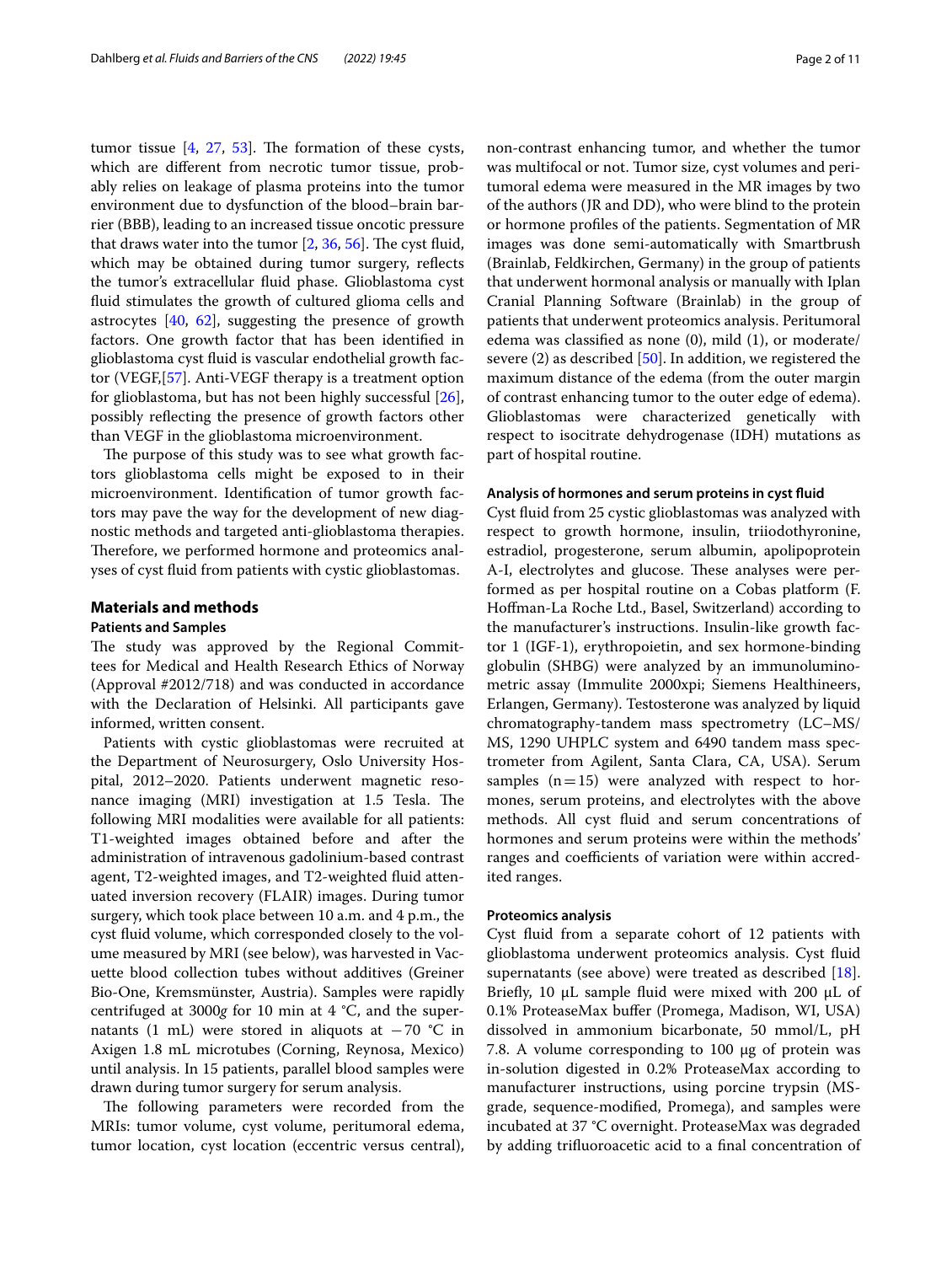0.5% (vol/vol). Samples were left at room temperature for 5 min before precipitates were removed by centrifugation at 14000*g* for 10 min. Before LC–MS injection, the sample peptides were purifed on C18 microcolumns (Empore Extraction Disk, Varian, St. Paul, MN, USA).

Protein separation and identifcation were done on an Easy nLC1000 nano-LC system connected to a quadrupole–Orbitrap (QExactive) MS (ThermoElectron, Bremen, Germany) equipped with a nanoelectrospray ion source (EASY-Spray, Thermo). All MS raw files were submitted to MaxQuant software version 1.5.2.8 for protein identifcation [\[3](#page-8-3)]. Parameters were set as described [\[18](#page-9-5)]. We frst used a search error window of 20 ppm prior to mass recalibrations of acquired data, followed by a main search error window of 6 ppm. Trypsin without proline restriction enzyme option was used, with two allowed miscleavages. 'Minimum unique peptides' was 1; allowed false discovery rate was 1% for peptide spectrum matches and for protein identifcation.

#### **Data presentation and statistics**

Concentrations of hormones and serum proteins are given as mean $\pm$ SD values. In addition, cyst fluid hormone levels are given as full ranges. The data were normally distributed according to the D'Agostino & Pearson normality test. Proteomics data are given as the log-10 transformations of the MS raw data that represent the area under the curve for the individual proteins,  $mean \pm SD$  values, which were calculated only from samples in which the protein in question could be detected; the number of positive samples is given for each protein in the tables. Diferences between groups were analyzed with Student's two-tailed *t*-test, paired or unpaired, as appropriate. Correlations are given as Pearson's correlation coefficients, except for correlations between degree of edema (see above; [\[50\]](#page-10-5)) and cyst fuid levels of hormones and serum proteins, which were evaluated with Spearman's test. p-values < 0.05 were considered signifcant.

## **Results**

## **Patient characteristics and tumor details**

The 37 glioblastoma patients were 15 women and 22 men, who were 42–79 years old at surgery (median age 59 years). Glioblastoma tumor size was  $3-47$  cm<sup>3</sup> (median value 20 cm<sup>3</sup>). Glioblastoma cyst volume was 2–85 cm $^3$  (median value 24 cm $^3$ ). Cyst volume correlated with tumor size  $(r=0.45; p=0.0054)$ . Tumors were localized in any of the cerebral lobes: 11 patients had a tumor that primarily resided in a frontal lobe, 8 of them on the right side; 19 patients had a tumor primarily in a temporal lobe, of which 11 were on the right side; 5 patients had a tumor in a parietal lobe, of which

2 were on the right side; 2 patients had a tumor in an occipital lobe, of which one was on the right side. Nine patients had multifocal tumors. The cyst was located centrally in the tumor in 12 patients; in the rest of the patients, the cyst was eccentric/exophytic relative to the main tumor mass, but lined with tumor tissue, as could be verified at surgery. There was no significant diference between patients with central or eccentric cysts with respect to tumor volume  $(p=0.71)$ , cyst volume ( $p=0.17$ ), extent of peri-tumoral edema ( $p=0.45$ ), or survival ( $p=0.69$ ).

Five tumors harbored IDH1 mutations; these were not diferent from wild type tumors with respect to tumor size ( $p=0.55$ ) or cyst volume ( $p=0.29$ ). All tumors were contrast-enhancing lesions on MRI, and all but one had a peri-tumoral edema (Fig. [1](#page-2-0)), both features characteristic of BBB dysfunction [[23,](#page-9-6) [35](#page-9-7)]. Patients received oral methylprednisolone treatment for 0–30 days prior to neurosurgery to reduce peri-tumoral edema. The initial dose was 16 mg four times per day, which was gradually reduced to 2 mg four times per day, over six days. Thus, some patients received a short, high-dose treatment, others received a more protracted treatment at lower doses, whereas three patients, who underwent emergency surgery, received no methylprednisolone treatment at all. None of the patients received insulin treatment.

<span id="page-2-0"></span>

**Fig. 1** Magnetic resonance image (MRI) of cystic glioblastoma. A T1-weighted MRI obtained after intravenous infusion of a gadolinium-based contrast agent shows a contrast-enhancing cystic glioblastoma in the right temporal lobe. The arrow indicates the cyst. Arrowheads indicate contrast-enhancing tumor, in which leaky capillaries allow the contrast agent to escape into the tumor tissue. Asterisks indicate the peri-tumoral edema, which appears darker than the surrounding brain tissue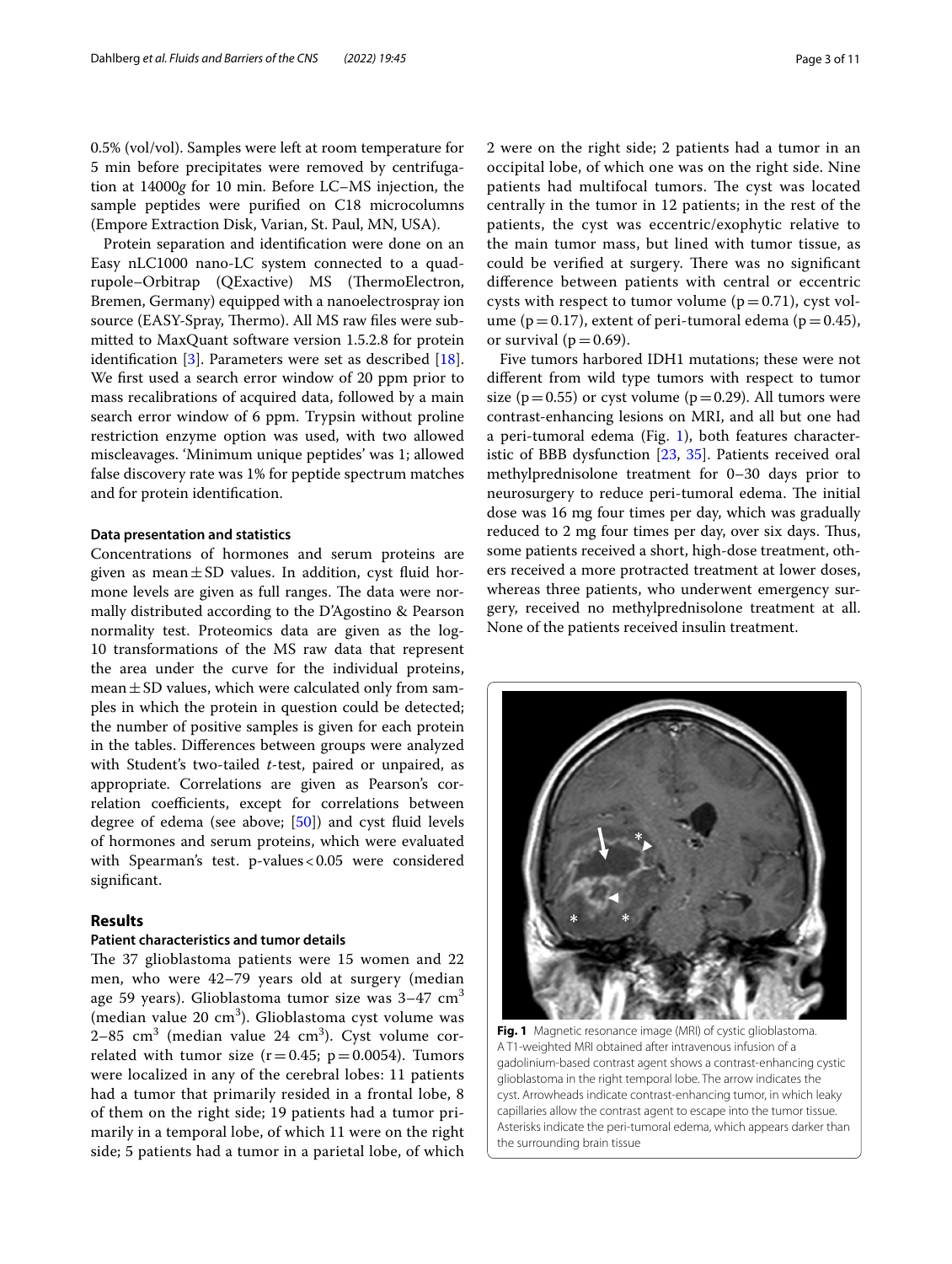#### **Cyst fuid concentrations of hormones and serum proteins**

In cyst fuid from 25 patients with cystic glioblastomas (nine women and 16 men), several hormones were present: IGF-1, insulin, erythropoietin, growth hormone, testosterone, estradiol, and free triiodothyronine (Table [1\)](#page-3-0). Concentrations varied widely between patients. For example, the concentrations of insulin and erythropoietin in glioblastoma cyst fuid varied more than 90-fold, and the concentrations of testosterone and triiodothyronine varied more than tenfold between patients. Testosterone was present at higher concentrations in cyst fuid from male than from female patients  $(p=0.0039)$ , while there was no significant difference between male and female patients with respect to estradiol or SHBG levels. Progesterone was not detectable in the cyst fuid of any patient (limit of detection: 1.5 nmol/L).

Parallel samples of cyst fuid and serum were obtained from 15 glioblastoma patients. The concentration of some hormones in cyst fluid was lower than (IGF-1, insulin) or similar to (growth hormone, testosterone, triiodothyronine) the serum concentration (Table [1](#page-3-0)). In contrast, the concentration of erythropoietin and (in male patients) estradiol was signifcantly higher in cyst fluid than in serum. The mean levels of albumin and apolipoprotein A-I in cyst fuid were 64% and 34% of those in serum, respectively, and the variability in concentration was greater in cyst fuid than in serum, as could be seen from the standard deviations. The level of SHBG was not signifcantly diferent in cyst fuid and serum. The corresponding cyst fluid: serum ratios are given in Table [2.](#page-4-0) Expressed as cyst fuid:serum ratio, the value for albumin was not diferent from 1. Sodium and potassium were similar in cyst fuid and serum (Table [1](#page-3-0)),

<span id="page-3-0"></span>

|                    | Unit   | Glioblastoma cyst fluid level<br>$(n=25)$              | Serum level ( $n = 15$ )            | Serum<br>reference<br>values |
|--------------------|--------|--------------------------------------------------------|-------------------------------------|------------------------------|
| $IGF-1$            | nmol/L | $7.3 \pm 3.7^{\circ}$<br>Range: 0-13.7                 | $15.6 \pm 4.8$                      | $4 - 22$                     |
| Insulin            | pmol/L | $24 \pm 31^a$<br>Range: 1.4-133                        | $105 \pm 43$                        | $\leq 160$                   |
| Erythropoietin     | IUVL   | $88 \pm 105^{\circ}$<br>Range: 4.7-402                 | $4.1 \pm 2.0$                       | $4.3 - 29$                   |
| Growth hormone     | µg/L   | $0.2 \pm 0.2$<br>Range: 0-0.9                          | $0.1 \pm 0.1$                       | < 0.5                        |
| Testosterone (M)   | nmol/L | $5.0 \pm 2.7$ (n = 16) <sup>b</sup><br>Range: 0.9-10.1 | $7.3 \pm 3.7$ (N = 11) <sup>b</sup> | $4.6 - 24$                   |
| Testosterone (F)   | nmol/L | $0.7 \pm 0.4$ (n = 9)<br>Range: 0.2-1.5                | $0.5 \pm 0.3$ (n = 4)               | $\leq 1.1$                   |
| Estradiol (M)      | nmol/L | $0.22 \pm 0.28$ (n = 16) <sup>a</sup><br>Range: 0-1.0  | $0(n=11)$                           | $0.06 - 0.14$                |
| Estradiol (F)      | nmol/L | $0.09 \pm 0.10$ (n = 9)<br>Range: 0-0.2                | $0.07 \pm 0.10$ (n = 4)             | < 0.12                       |
| Triiodothyronine   | pmol/L | $3.2 + 2.1$<br>Range: 1.0-11.5                         | $3.4 \pm 0.7$                       | $2.8 - 7.0$                  |
| SHBG (M)           | nmol/L | $19 \pm 11$ (n = 16)                                   | $22 \pm 11$ (n = 11)                | $15 - 90$                    |
| SHBG (F)           | nmol/L | $26 \pm 9 (n = 9)$                                     | $35 \pm 7 (n=4)$                    | $23 - 100$                   |
| Albumin            | q/L    | $28 \pm 9^a$                                           | $40\pm4$                            | $38 - 52$                    |
| Apolipoprotein A-I | q/L    | $0.5 \pm 0.3^a$                                        | $1.5 \pm 0.3$                       | $1.0 - 2.3$                  |
| Sodium             | mmol/L | $140 + 20$                                             | $139 + 4$                           | $137 - 145$                  |
| Potassium          | mmol/L | $3.8 \pm 0.7$                                          | $4.1 \pm 0.5$                       | $3.6 - 4.6$                  |
| Calcium            | mmol/L | $1.67 \pm 0.47$ <sup>a</sup>                           | $2.28 \pm 0.15$                     | $2.20 - 2.55$                |
| Glucose            | mmol/L | $1.7 \pm 1.3^a$                                        | $6.2 \pm 1.1$                       | $4.2 - 6.2$                  |

Cyst fuid from 25 glioblastoma patients was analyzed with respect to hormones, serum proteins, electrolytes and glucose. For 15 glioblastoma patients, parallel serum samples were available. Data are mean  $\pm$  SD values.

All p-values were obtained with Student's unpaired 2-tailed *t*-tests, not corrected for multiple comparisons. Serum reference values are from The Oslo University Hospital Hormone laboratory. Testosterone reference values are for men (M) > 41 years and for women (F) > 50 years. Estradiol reference values are for men > 17 years and for women > 50 years. SHBG reference values are for men > 60 years and for women > 18 years. Zero values are below the limits of detection, which were: IGF-1: 1.95 nmol/L, growth hormone: 0.030 µg/L, estradiol: 0.04 nmol/L. Abbreviations: IGF-1: insulin-like growth factor 1; SHBG: sex hormone-binding globulin

<sup>a</sup> significantly different from serum values; p<0.001

 $^{\rm b}$  different from corresponding testosterone values in female patients; p < 0.004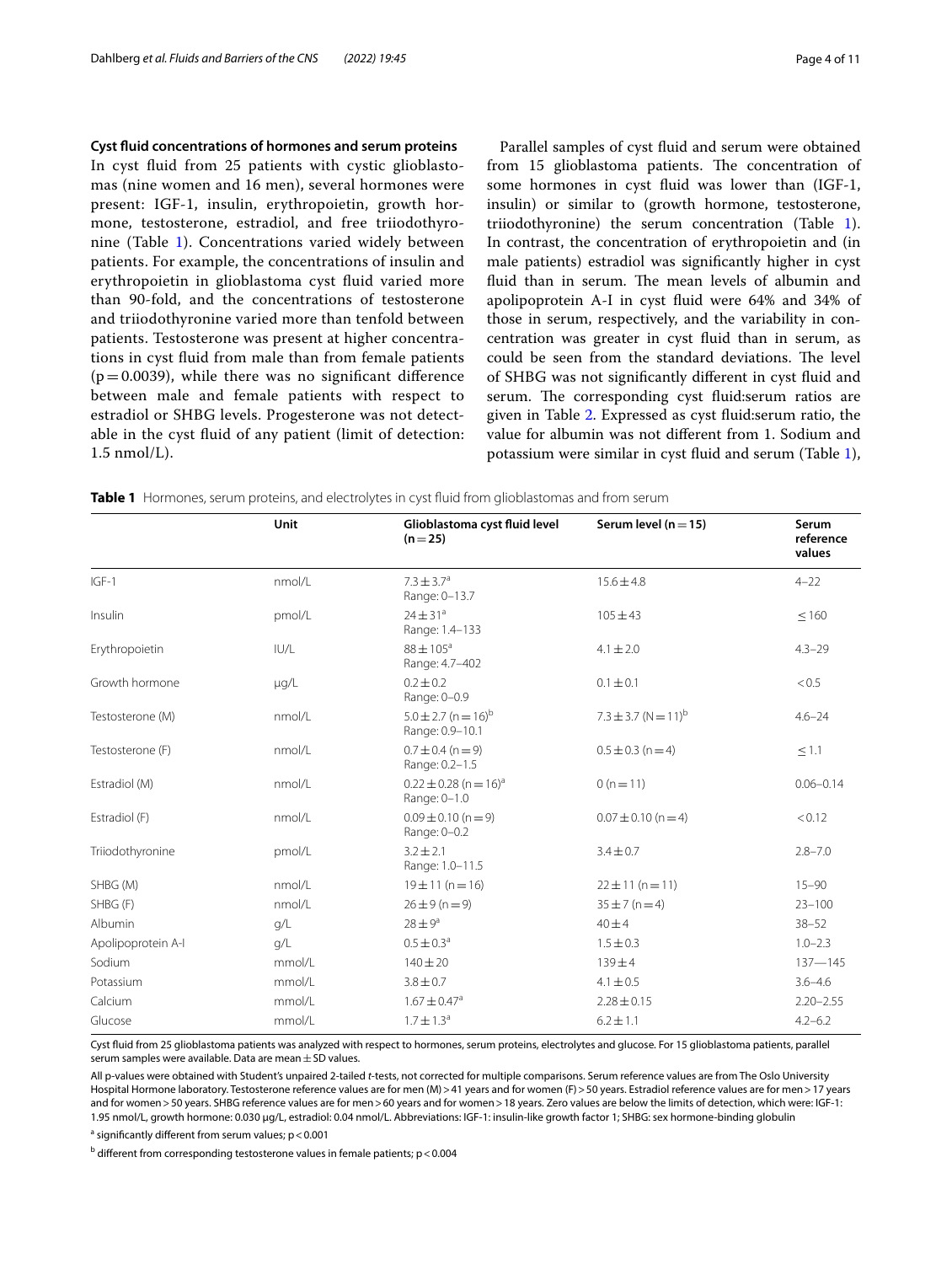<span id="page-4-0"></span>**Table 2** Cyst fuid:serum ratios for hormones and serum proteins

| $IGF-1$       | Insulin       | EPO         | GH         | <b>Testosterone</b> | ΤЗ          | APOA1         | <b>Albumin</b> | <b>SHBG</b>   |
|---------------|---------------|-------------|------------|---------------------|-------------|---------------|----------------|---------------|
| $0.4 \pm 0.2$ | $0.2 \pm 0.4$ | $24 \pm 32$ | $.9 + 1.3$ | $0.9 \pm 0.7$       | $1 \pm 0.7$ | $0.4 \pm 0.2$ | $0.9 \pm 0.3$  | $0.8 \pm 0.4$ |

Cyst fluid and serum from 15 glioblastoma patients were analyzed with respect to hormones and serum proteins. Data are mean ± SD values. Estradiol was not detected in several serum samples and a ratio could therefore not be calculated. Abbreviations: APOA1: apolipoprotein A–I; EPO: erythropoietin; GH: growth hormone; IGF-1: insulin-like growth factor 1; SHBG: sex hormone-binding globulin; T3: triiodothyronine

but the total concentration of calcium was lower in cyst fuid, probably refecting the lower level of albumin, which carries calcium. The level of glucose in cyst fluid was<0.1–4.9 mmol/L, in agreement with a previous study [[6\]](#page-8-4), whereas serum glucose was 4.0–8.1 mmol/L. The mean level of glucose in cyst fluid was 27% of the serum level. The three tumors harboring IDH1 mutations in this group of 25 glioblastomas did not stand out in any way with respect to cyst fuid concentrations of hormones, serum proteins, electrolytes, or glucose.

We asked to what extent glioblastoma cyst fuid reflected serum concentrations of hormones. The concentration of testosterone in cyst fuid and serum was significantly correlated  $(r=0.68; p=0.0057; n=15)$ , whereas the concentrations of IGF-1, insulin, erythropoietin, growth hormone, estradiol, and triiodothyronine in cyst fuid and serum were not signifcantly correlated (correlation coefficients  $0.03-0.42$ ; n = 15).

In the cysts that lay centrally in the tumor, the concentration of SHBG tended to be higher than in those that lay eccentrically:  $25 \pm 14$  vs.  $16 \pm 9$  nmol/L (p=0.059; n=9 and 16, respectively). For the hormones and the other plasma proteins there were no signifcant diferences between central and eccentric cysts (p-values>0.14).

To examine whether a dysfunctional BBB (or bloodtumor barrier) might contribute to the infux of hormones into the glioblastoma cyst, we looked for correlations between cyst fuid levels of serum proteins and hormones (Table [3\)](#page-4-1). The serum proteins apolipoprotein A-I, albumin, and SHBG span molecular weights from 28 to 100 kDa. IGF-1 and growth hormone both appear in isoforms with molecular weights in this range [[47\]](#page-9-8). Cyst fuid levels of IGF-1 and growth hormone correlated with cyst fuid levels of serum proteins, suggesting the importance of BBB dysfunction, whereas levels of erythropoietin and insulin did not correlate with serum protein levels in cyst fluid. The level of testosterone correlated with the level of albumin, which may carry testosterone [[5\]](#page-8-5), but not with SHBG levels. The levels of albumin and apolipoprotein A-I correlated closely.

Cyst fuid concentration of insulin correlated with duration of methylprednisolone treatment, whereas the concentration of growth hormone correlated inversely with treatment duration (Table [4](#page-4-2)). In contrast, the serum concentrations of insulin and growth hormone did not

<span id="page-4-1"></span>**Table 3** Correlations between cyst fuid concentrations of serum proteins and hormones

|                  | APOA1             | <b>Albumin</b>    | <b>SHBG</b>     |
|------------------|-------------------|-------------------|-----------------|
|                  | (Mw 28)           | (Mw 66)           | (Mw $\sim$ 100) |
| $IGF-1$          | 0.52 <sup>b</sup> | 0.34              | 0.47a           |
| Insulin          | 0.16              | $-0.03$           | 0.13            |
| Erythropoietin   | $-0.07$           | $-0.28$           | $-0.20$         |
| Growth hormone   | 0.57 <sup>b</sup> | $0.54^{b}$        | $0.65^{\circ}$  |
| Testosterone     | 0.20              | $0.45^{\text{a}}$ | 0.27            |
| Estradiol        | $-0.01$           | 0.22              | 0.07            |
| Triiodothyronine | $0.48^{a}$        | 0.30              | 0.05            |
| <b>SHBG</b>      | 0.56 <sup>b</sup> | $0.54^{b}$        |                 |
| Albumin          | 0.97 <sup>c</sup> |                   |                 |

Cyst fuid from 25 patients with cystic glioblastomas were analyzed with respect to hormones and serum proteins, and MRIs were used to calculate the volumes of tumors and cysts. Correlations were calculated with Pearson's test. Asterisks:  $a<sub>p</sub>$  < 0.05;  $b<sub>p</sub>$  < 0.01;  $c<sub>p</sub>$  < 0.001. Abbreviations: APOA1: apolipoprotein A–I; IGF-1: insulin-like growth factor 1; Mw: weight; SHBG: sex hormone-binding globulin

<span id="page-4-2"></span>**Table 4** Correlation between duration of corticosteroid treatment and levels of insulin or growth hormone in cyst fuid and serum

|                |                       | Pearson's $r =$ | p-value |
|----------------|-----------------------|-----------------|---------|
| Insulin        | Cyst fluid $(n=25)$   | $+0.48$         | 0.015   |
|                | Serum $(n=15)$        | $+0.11$         | 07      |
| Growth hormone | Cyst fluid $(n = 25)$ | $-0.50$         | 0.011   |
|                | Serum $(n=15)$        | $-0.07$         | 08      |
|                |                       |                 |         |

Prior to neurosurgery, 25 patients with cystic glioblastoma received corticosteroid treatment for 0–30 days to reduce peri-tumoral edema. For 15 patients parallel serum samples were available for analysis. Data are Pearson's correlation coefficients and corresponding p-values

correlate with duration of methylprednisolone treatment. For the other hormones, no signifcant correlation was seen between length of methylprednisolone treatment on the one hand and cyst fuid or serum concentrations on the other. Duration of methylprednisolone treatment did not correlate with cyst fuid concentrations of apolipoprotein A-I ( $r=0.03$ ) or albumin ( $r=0.005$ ), but it correlated inversely with SHBG ( $r = -0.50$ ;  $p = 0.011$ ).

Cyst fuid concentrations of growth hormone, testosterone, SHBG, and albumin correlated with tumor vol-ume (Table [5\)](#page-5-0). The concentration of estradiol correlated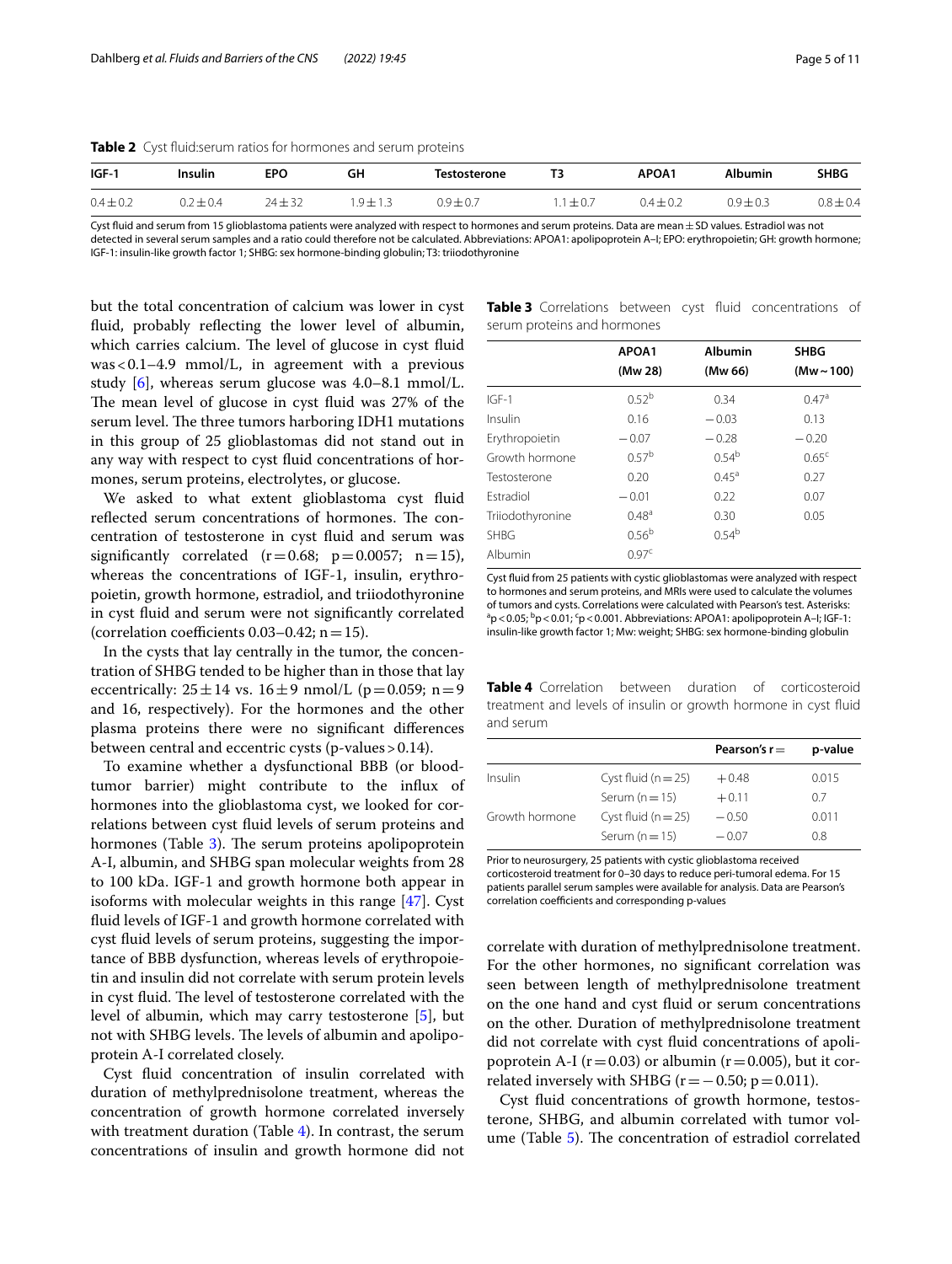|                    | <b>Tumor volume</b> |        | Cyst volume |        | Peritumoral edema |        |
|--------------------|---------------------|--------|-------------|--------|-------------------|--------|
|                    |                     | p      | r           | p      |                   | p      |
| $IGF-1$            | 0.11                |        | 0.38        | 0.061  | 0.08              |        |
| Insulin            | $-0.03$             |        | $-0.26$     |        | 0.60              | 0.0016 |
| Erythropoietin     | 0.03                |        | $-0.08$     |        | $-0.04$           |        |
| Growth hormone     | 0.40                | 0.046  | 0.26        |        | 0.31              |        |
| Testosterone       | 0.42                | 0.039  | 0.35        | 0.086  | $-0.04$           |        |
| Estradiol          | 0.36                | 0.086  | 0.50        | 0.011  | $-0.08$           |        |
| Triiodothyronine   | $-0.18$             |        | $-0.14$     |        | $-0.27$           |        |
| <b>SHBG</b>        | 0.61                | 0.0014 | 0.60        | 0.0014 | 0.02              |        |
| Albumin            | 0.48                | 0.015  | 0.20        |        | 0.25              |        |
| Apolipoprotein A-I | 0.26                |        | 0.28        |        | 0.02              |        |

<span id="page-5-0"></span>**Table 5** Correlations between glioblastoma cyst fluid hormones and serum proteins and the volumes of tumors and cysts and degree of peri-tumoral edema

Twenty-fve cystic glioblastomas were analyzed with respect cyst fuid concentrations of hormones and serum proteins and tumor and cyst volumes and peri-tumoral edema. Data are correlation coefficients (r) and corresponding significant or near-significant p-values (p); Pearson's test. Abbreviations: IGF-1: insulin-like growth factor 1; SHBG: sex hormone-binding globulin

sub-significantly ( $p=0.082$ ) with tumor volume, but more strongly with cyst volume. The concentration of SHBG also correlated with cyst volume, but testosterone did so only sub-significantly. The concentration of insulin correlated with extent of peri-tumoral edema; this correlation could be infuenced by the length or, dosage of corticosteroid treatment (Table [4](#page-4-2)), which was determined by edema-related symptoms.

Survival of the glioblastoma patients after surgery correlated inversely with cyst fuid level of erythropoietin  $(r=-0.44; p=0.045)$ . The cyst fluid concentration of the other hormones and serum proteins did not correlate with survival (r-values  $-0.17-0.28$ , p-values: > 0.22).

## **The proteome of glioblastoma cyst fuid**

Glioblastoma cyst fuid from a separate cohort of 12 patients underwent proteomics analysis. In each sample, 314–901 diferent proteins were identifed, illustrating the complexity and the variability of the tumor microenvironment; 146 proteins were detected in all 12 glioblastomas (Additional fle [1](#page-8-6): Table 1). Plasma proteins (e.g., serum albumin, apolipoproteins, alpha-1-antitrypsin, gammaglobulins, complement factors) accounted for 70% of the 146 proteins, refecting the derangement of normal BBB function in glioblastoma  $[23, 35]$  $[23, 35]$  $[23, 35]$  $[23, 35]$ . The remaining 30% of the proteins are also present in plasma [\[49](#page-10-6)], but could also originate from tumor or brain cells, e.g. cytoskeleton proteins and intracellular enzymes.

Several proteins that are involved in tumor growth were present in glioblastoma cyst fuid (Table [6](#page-6-0); for references, see "[Discussion"](#page-5-1) section): SPARCL1, IGF-BP2, osteopontin, FAM3C, TREM2, CD166, and prosaposin

promote tumor cell proliferation, migration, and invasiveness. Kininogen-1/bradykinin stimulates glioma cell migration; the kininogen-activating enzyme kallikrein, was present in all glioblastoma samples.

Proteins that have an anti-apoptotic efect on tumor cells or mediate adaptation to hypoxia were detected: clusterin, CD5L, HYOU1, prosaposin, and hepatocyte growth factor activator.

Several proteins that are involved in tumor vascularization were detected: histidine-rich glycoprotein (HRG), α-2-HS-glycoprotein, leucine-rich α-2-glycoprotein (LRG), secreted GRP78, macrophage migration inhibitory factor (MIF), VEGFA, and hepatoma-derived growth factor. Kininogen-1 promotes neovascularization through its product bradykinin.

Identifed proteins that are known to participate in infammatory processes and cause capillary leakage included kininogen-1/bradykinin, kallikrein, HRG, α-2-HS-glycoprotein, LRG, MIF, VEGFA, TREM2, and soluble cadherin-5. However, proteins with presumed anti-infammatory properties were also detected: apolipoproteins A-I, A-II, and A-IV  $[10, 14, 44]$  $[10, 14, 44]$  $[10, 14, 44]$  $[10, 14, 44]$  $[10, 14, 44]$  $[10, 14, 44]$ , alpha-1-acid glycoprotein 1 (orosomucoid 1; [[33\]](#page-9-10) and alpha-1-acid glycoprotein 2 (orosomucoid 2;  $[25]$  $[25]$ . These anti-inflammatory proteins were present in all cyst fuid samples (Additional fle [1](#page-8-6): Table).

## <span id="page-5-1"></span>**Discussion**

Here we show that glioblastoma cyst fuid, which represents the microenvironment of glioblastoma cells, contains a host of tumor growth factors, hormonal as well as non-hormonal. Growth factor concentrations varied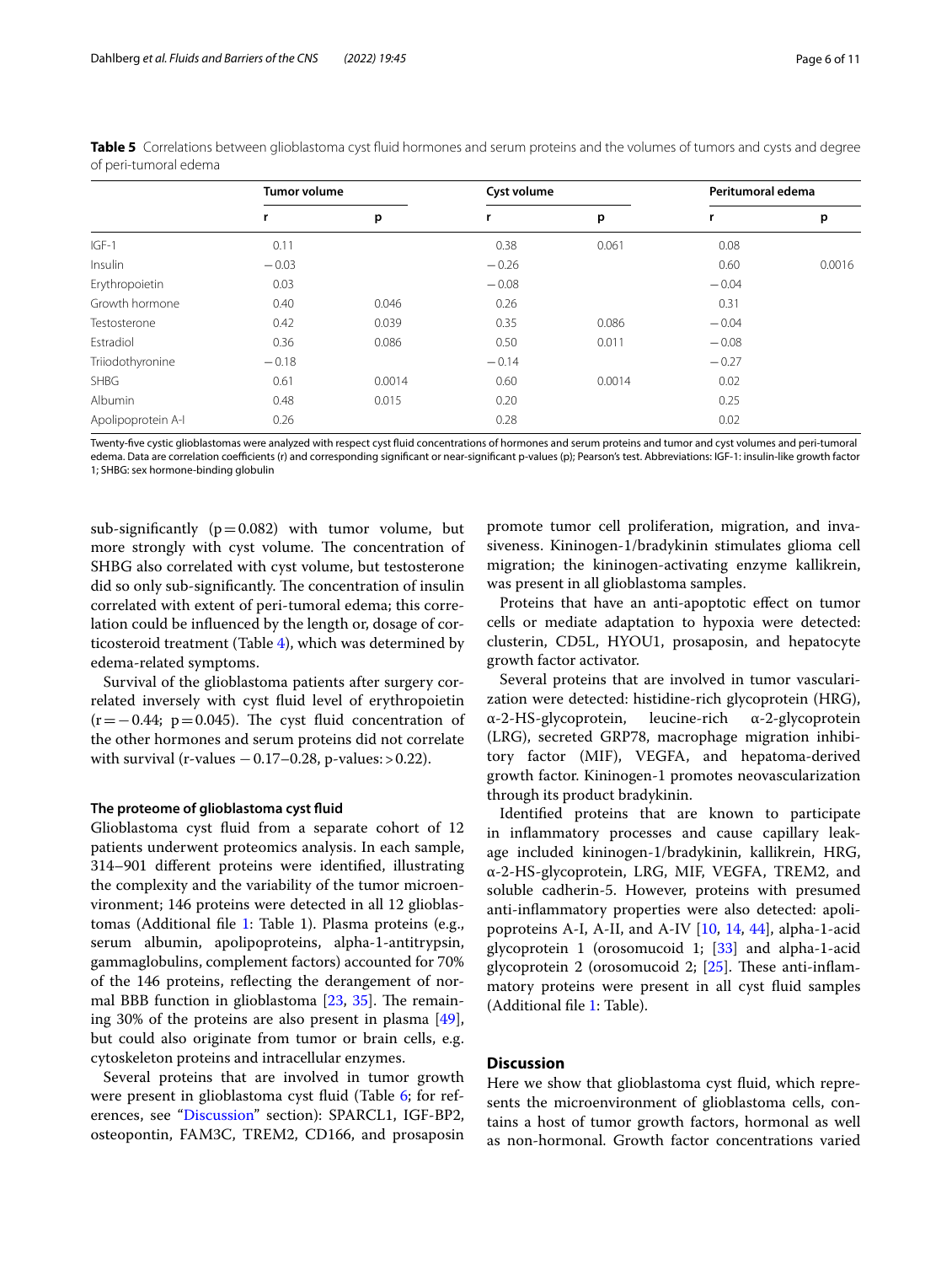| Protein                 | <b>Function in tumor biology</b>                                      | N  | Mean $\pm$ SD  |
|-------------------------|-----------------------------------------------------------------------|----|----------------|
| SPARCL 1                | Glioma cell proliferation and invasion                                | 12 | $9.0 \pm 0.4$  |
| IGF-BP <sub>2</sub>     | Glioma cell invasion. Vasculogenic mimicry                            | 12 | $8.3 \pm 0.6$  |
| Kininogen-1/bradykinin  | Glioma cell migration. Endothelial leakage                            | 12 | $9.6 \pm 0.2$  |
| Kallikrein              | Endothelial leakage. Anti-apoptotic                                   | 12 | $7.9 \pm 0.5$  |
| Osteopontin             | Tumor cell migration                                                  | 12 | $9.9 \pm 0.5$  |
| FAM3C                   | Invasion, Proliferation                                               | 11 | $7.9 \pm 0.3$  |
| TREM2                   | Glioma cell invasion. Proliferation                                   | 9  | $7.8 \pm 0.3$  |
| CD166 (secreted)        | Glioma cell invasion                                                  | 9  | $7.7 \pm 0.5$  |
| Prosaposin              | Invasion. Anti-apoptotic                                              | 7  | $7.5 \pm 0.4$  |
| Clusterin (secreted)    | Anti-apoptotic                                                        | 12 | $10.2 \pm 0.3$ |
| Soluble CD5L            | Anti-apoptotic                                                        | 10 | $8.1 \pm 0.5$  |
| HYOU1                   | Anti-apoptotic. Hypoxia adaptation                                    | 8  | $7.7 \pm 0.6$  |
| <b>HGFA</b>             | Activates HGF                                                         | 9  | $7.7 \pm 0.4$  |
| <b>HRG</b>              | Tumor vascularization                                                 | 12 | $10.1 \pm 0.5$ |
| Alpha-2-HS-glycoprotein | Tumor vascularization                                                 | 12 | $10.1 \pm 0.5$ |
| <b>LRG</b>              | Tumor vascularization                                                 | 12 | $9.9 \pm 0.4$  |
| GRP78 (secreted)        | Tumor vascularization                                                 | 12 | $8.6 \pm 0.7$  |
| MIF                     | Tumor vascularization                                                 | 9  | $7.9 \pm 0.6$  |
| <b>VEGFA</b>            | Tumor vascularization. Vasculogenic mimicry. Endothelial leak-<br>age | 8  | $7.7 \pm 0.2$  |
| <b>HDGF</b>             | Tumor vascularization                                                 | 2  | $7.8 \pm 0.4$  |
| Cadherin-5 (soluble)    | Endothelial leakage. Vasculogenic mimicry                             | 12 | $8.2 \pm 0.8$  |

<span id="page-6-0"></span>**Table 6** Tumor growth-associated proteins in cyst fluid from cystic glioblastomas

Cyst fuid from 12 cystic glioblastomas was sampled during tumor surgery and the proteome was analyzed by tandem mass spectrometry. Column "N" gives the number of samples out of 12 with a positive protein identification. Only samples with a positive protein identification were used to calculate mean  $\pm$  SD values. Protein levels are given as log-10 of the area under the curve as determined by mass spectrometry. Abbreviations: CD5L: CD5-like protein (CD: cluster of diferentiation); FAM3C: family with sequence similarity 3; FGF: fbroblast growth factor; GRP78: glucose-regulated protein 78; HDGF: Hepatoma-derived growth factor; HGF: Hepatocyte growth factor; HGFA: Hepatocyte growth factor activator; HRG: histidine-rich glycoprotein; HYOU1: hypoxia up-regulated protein 1; LRG: Leucine-rich α-2-glycoprotein; MIF: macrophage migration inhibitory factor; SPARCL1: secreted, acidic and rich in cysteine-like 1; TREM2: triggering receptor expressed on myeloid cells 2; VEGFA: vascular endothelial growth factor A

widely between patients: in some samples, growth factors were present at high concentrations, in others, certain growth factors could not be detected.

Some of the hormones in glioblastoma cyst fuid were present at concentrations that have been shown to promote glioblastoma cell growth in culture. In one study, IGF-1 and insulin stimulated the growth of glioblastoma cells at 0.7  $nmol/L$  and 80  $pmol/L$ , respectively  $[15]$  $[15]$ , which is well within the concentration ranges found in glioblastoma cyst fuid in the present study. Testosterone has been shown to stimulate glioblastoma cell growth at 10 nmol/L  $[43, 52]$  $[43, 52]$  $[43, 52]$  $[43, 52]$  $[43, 52]$ , a concentration that was within the range in cyst fuid from male patients. In the present study, the cyst fuid concentration of testosterone correlated with tumor volume, possibly illustrating its role in glioblastoma growth. Similarly, the cyst fuid concentration of SHBG and albumin, both of which may carry testosterone [\[5\]](#page-8-5), correlated with tumor volume. We would like to emphasize, however, that such correlations do not imply causality. One study found estradiol to stimulate glioblastoma cell growth at 10 nmol/L  $[16]$ , but in none

of our samples did we detect estradiol above 1 nmol/L, which could mean that estradiol is of minor importance for glioblastoma growth in vivo. We did, however, see a correlation between cyst fuid estradiol levels and cyst volume, which could suggest a role for estradiol in glioblastoma even at low concentrations. The finding that male patients had a higher estradiol level in cyst fuid than in serum probably refected aromatase activity in the tumor [[21](#page-9-14)], catalyzing conversion of testosterone to estradiol. The present study confirms a higher exposure of glioblastomas to testosterone in men than in women, but it does not confrm a presumed higher exposure of glioblastomas to estradiol in women [\[19](#page-9-15)], as the concentration of estradiol in cyst fuid from male patients was at least as high as the concentration in cyst fuid from female patients.

Available evidence suggests roles for growth hormone [[7\]](#page-8-10), erythropoietin [[38\]](#page-9-16), and triiodothyronine [[34\]](#page-9-17) in glioblastoma growth, but further studies are needed to establish whether the growth-stimulating concentrations of these hormones are within ranges found in the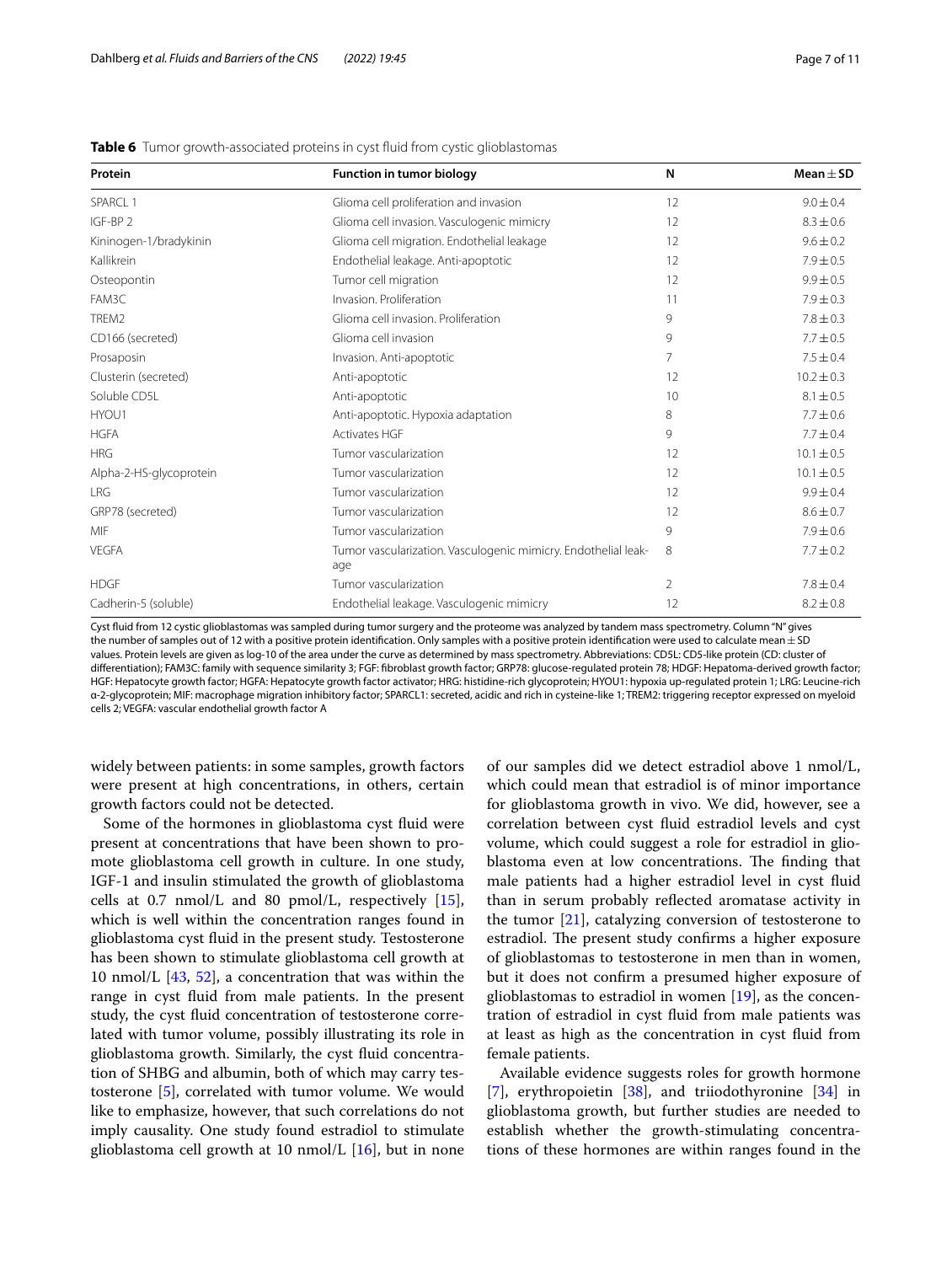glioblastoma microenvironment. In the present study, the cyst fuid concentration of growth hormone correlated with tumor volume, and the concentration of erythropoietin correlated inversely with survival, possibly illustrating a role for these hormones in the growth of glioblastomas. The presence of IGF-1, insulin, erythropoietin, and growth hormone, four peptide hormones, in glioblastoma cyst fuid suggests that multiple other peptide hormones may be present in tumor cyst fluid. This conclusion points to the need to explore the efects of peptide hormones on glioblastoma growth more broadly.

The proteomics analysis did not yield absolute concentrations of the various proteins in the glioblastoma cyst fuid, and so we cannot establish whether they were present at levels that would be necessary to support tumor growth. However, previous studies suggest that several of the identifed proteins are potent stimulators of tumor cell proliferation or invasiveness, including SPARCL1 [[12\]](#page-8-11), IGF-BP2 [\[20](#page-9-18)], osteopontin [\[48\]](#page-9-19), FAM3C [\[59](#page-10-8)], TREM2  $[61]$ , CD166  $[28]$  $[28]$  $[28]$ , prosaposin  $[1]$  $[1]$ , and kininogen-1/bradykinin [\[42,](#page-9-21) [54](#page-10-10)]. Some of the identifed proteins have been shown to inhibit apoptosis or cause tumor cells to adapt to hypoxia, thereby promoting tumor cell survival, including clusterin  $[41]$  $[41]$ , CD5L  $[31]$  $[31]$ , HYOU1  $[55]$  $[55]$ , prosaposin [\[1\]](#page-8-12), and hepatocyte growth factor activator [[9\]](#page-8-13). Some of the identifed proteins have been shown to promote neovascularization and endothelial permeability, thereby securing the supply of nutrients and growth factors to tumor cells: HRG and  $\alpha$ -2-HS-glycoprotein [[29\]](#page-9-24), LRG [\[11](#page-8-14), [60](#page-10-12)], secreted GRP78 [\[32\]](#page-9-25), MIF [\[17](#page-9-26)], VEGFA [\[37](#page-9-27)], hepatoma-derived growth factor [\[24\]](#page-9-28), kininogen-1/bradykinin [[29,](#page-9-24) [63\]](#page-10-13), and soluble cadherin-5 [\[8](#page-8-15)]. It is noteworthy that glioblastoma cyst fuid contains several proteins that stimulate angiogenesis through different molecular mechanisms. In addition, cadherin-5, VEGF, IGFBP2, and MMP2 (MMP2 was detected in two glioblastoma cyst fuid samples (Additional fle [1:](#page-8-6) Table 1) are involved in the generation of vasculogenic mimicry in glioblastomas  $[35]$  $[35]$ . These findings could explain the limited success of anti-angiogenic treatment specifcally targeting VEGF in glioblastoma therapy [[26\]](#page-9-4).

All of the tumor growth-promoting factors identifed in glioblastoma cyst fuid are known to be present in blood, including hormones, kininogen-1, osteopontin, GRP78, SPARCL1, HRG, LRG, α-2-HS-glycoprotein, MIF, VEGFA, kallikrein, IGFBP2, CD166, clusterin, CD5L, and hepatocyte growth factor activator  $[49]$  $[49]$ . This consideration points to blood as one important source of growth-promoting proteins in the glioblastoma microenvironment; the entry of these proteins into the glioblastoma microenvironment would be facilitated by a leaky BBB. BBB leakage was indeed suggested by the correlation between certain hormones (IGF-1 and growth hormone) and serum proteins in glioblastoma cyst fuid. However, erythropoietin and estradiol (in men) were present in glioblastoma cyst fuid at higher concentrations than in serum, suggesting formation of these hormones by tumor or brain tissue, which would explain why their levels did not correlate with the levels of serum proteins and which would be in agreement with previous studies showing erythropoietin and estradiol formation by glioblastoma [[21,](#page-9-14) [46\]](#page-9-29); erythropoietin formation could be triggered by hypoxic conditions. Likewise, IGF-1 [\[15\]](#page-8-9), IGFBP2 [[35](#page-9-7)], SPARCL1 [[22,](#page-9-30) [30](#page-9-31)], kininogen-1  $[63]$  $[63]$ , osteopontin  $[48]$  $[48]$ , and GRP78  $[32]$  are known to be secreted by glioblastoma cells. Thus, the growth-stimulating microenvironment of glioblastoma tumor cells is enriched by tumor cells themselves in an autocrine or paracrine fashion. In the present study, we have analyzed cyst fuid from cystic glioblastomas, but because all glioblastomas are characterized by BBB leakage [\[23](#page-9-6), [35\]](#page-9-7), allowing blood-borne growth factors into the glioblastoma microenvironment, the results reported here could be relevant also for non-cystic glioblastomas.

Methylprednisolone treatment prior to surgery may have increased the cyst fuid level of insulin, as suggested by the correlation between length of treatment and cyst fluid insulin concentration. This would agree with previous studies showing that corticosteroids given over several days stimulate insulin secretion [[58](#page-10-14)]. Similarly, methylprednisolone treatment appeared to reduce the cyst fluid level of growth hormone. This would seem to agree with the suppressive efect of corticosteroids on serum levels of growth hormone [[39\]](#page-9-32). However, no correlation was seen between length of corticosteroid treatment and serum levels of insulin or growth hormone. This discrepancy points to the need for further study of the passage of molecules between the circulation and the glioblastoma microenvironment.

## **Conclusions**

We asked if the microenvironment of glioblastomas, as reflected in the cyst fluid of cystic glioblastomas, contain growth factors that may contribute to the growth of these aggressive tumors. We found that the glioblastoma cyst fuid contained a host of growth factors, both hormonal and non-hormonal. Many of these growth factors have been shown to stimulate growth of cultured tumor cells. In the present study, cyst fuid concentrations of testosterone and growth hormone correlated with tumor size, whereas the concentration of erythropoietin correlated inversely with patient survival. The concentration of growth factors varied greatly among patients, which could diferentially infuence tumor growth.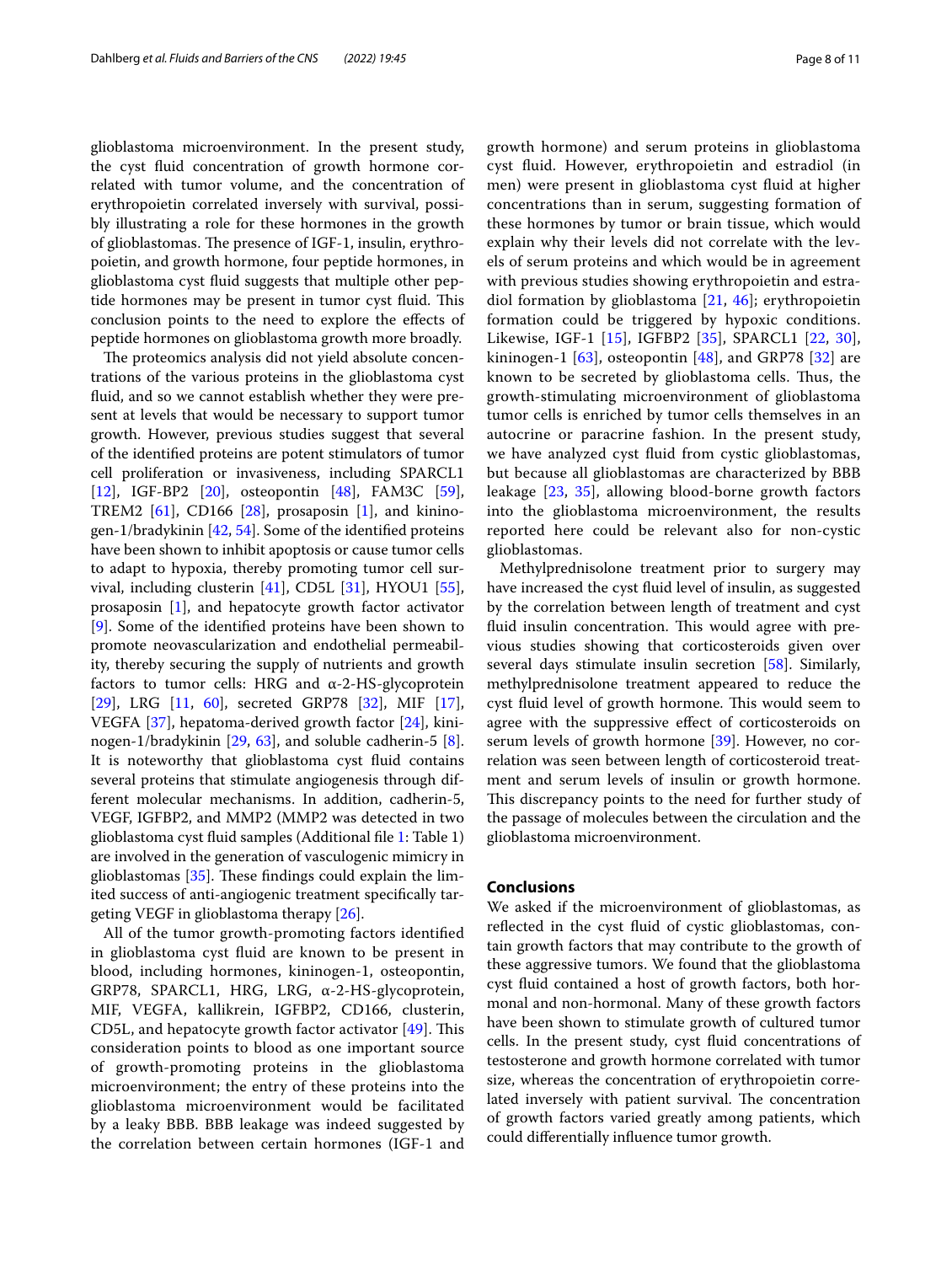## **Supplementary Information**

The online version contains supplementary material available at [https://doi.](https://doi.org/10.1186/s12987-022-00333-z) [org/10.1186/s12987-022-00333-z.](https://doi.org/10.1186/s12987-022-00333-z)

<span id="page-8-6"></span>**Additional fle 1: Table 1.** Proteins identifed in cyst fuid from cystic glioblastomas. Cyst fuid was harvested from 12 cystic glioblastomas. Data are number of samples in which the protein was detected, log-10 values of raw data (area under the curve) from the mass spectrometry analysis; mean±SD as calculated from the samples with positive identifcation of the protein in question. On the frst page, proteins are listed according to abundance and number of positive samples in glioblastoma cyst fuid. On the second page, proteins are listed alphabetically. In the rightmost columns, data on peptide counts are given together with gene names and FASTA headers.

#### **Acknowledgements**

This study was supported by the Norwegian Epilepsy Association (NEF).

#### **Author contributions**

Conceptualization: DD and BH; Data curation: BH; Data analysis: SD, GS, EM, HR and BH; Funding acquisition: ØV and BH; Investigation: DD, JR, SD, GS, MS, EM, HR and BH; Methodology: DD, SD and BH; Project administration: DD, ØV and BH; Supervision: DD and BH; Writing–original draft: DD, SD, GS, HR and BH; All authors read and approved the fnal manuscript.

#### **Funding**

This study was supported by the Norwegian Epilepsy Association (NEF).

#### **Availability of data and materials**

The data that support the fndings of this study are available on request from the corresponding author. The data are not publicly available due to privacy or ethical restrictions.

## **Declarations**

#### **Ethics approval and consent to participate**

The study was approved by the Regional Committees for Medical and Health Research Ethics of Norway (Approval #2012/718) and was conducted in accordance with the Declaration of Helsinki. All participants gave informed, written consent.

#### **Consent for publication**

All participants gave consent to publication (included in the informed, written consent, approval #2012/718 by the Regional Committees for Medical and Health Research Ethics of Norway).

#### **Competing interests**

The authors declare that they have no competing interests.

#### **Author details**

<sup>1</sup> Department of Neurosurgery, Oslo University Hospital, Nydalen, PO box 4950, 0424 Oslo, Norway. <sup>2</sup> Department of Neurohabilitation and Complex Neurology, Oslo University Hospital, Oslo, Norway. <sup>3</sup> Department of Medical Biochemistry, Oslo University Hospital, Oslo, Norway. <sup>4</sup>Institute of Immunology and Centre for Immune Regulation, Oslo University Hospital, Oslo, Norway. <sup>5</sup> Department of Biochemistry, Universidade Federal Do Rio Grande Do Norte, Natal, RN, Brazil. <sup>6</sup>Norwegian Defence Research Establishment (FFI), Kjeller, Norway. <sup>7</sup> Department of Air Quality and Noise, Norwegian Institute of Public Health, Oslo, Norway. <sup>8</sup>Institute of Clinical Medicine, Faculty of Medicine, University of Oslo, Oslo, Norway.

Received: 18 January 2022 Accepted: 28 April 2022 Published online: 04 June 2022

#### **References**

- <span id="page-8-12"></span>1. Ali A, Creevey L, Hao Y, McCartan D, O'Gaora P, Hill A, Young L, McIlroy M. Prosaposin activates the androgen receptor and potentiates resistance to endocrine treatment in breast cancer. Breast Cancer Res. 2015;17(1):123. [https://doi.org/10.1186/s13058-015-0636-6.](https://doi.org/10.1186/s13058-015-0636-6)
- <span id="page-8-0"></span>2. Cenciarini M, Valentino M, Belia S, Sforna L, Rosa P, Ronchetti S, D'Adamo MC, Pessia M. Dexamethasone in glioblastoma multiforme therapy: mechanisms and controversies. Front Mol Neurosci. 2019;12:65. [https://](https://doi.org/10.3389/fnmol.2019.00065) [doi.org/10.3389/fnmol.2019.00065.](https://doi.org/10.3389/fnmol.2019.00065)
- <span id="page-8-3"></span>3. Cox J, Mann M. MaxQuant enables high peptide identifcation rates, individualized p.p.b.-range mass accuracies and proteome-wide protein quantifcation. Nature Biotech. 2008;26(12):1367–72. [https://doi.org/10.](https://doi.org/10.1038/nbt.1511) [1038/nbt.1511](https://doi.org/10.1038/nbt.1511).
- <span id="page-8-2"></span>4. Curtin L, Whitmire P, Rickertsen CR, Mazza GL, Canoll P, Johnston SK, Mrugala MM, Swanson KR, Hu LS. Assessment of prognostic value of cystic features in glioblastoma relative to sex and treatment with standard-ofcare. Front Oncol. 2020;10: 580750. [https://doi.org/10.3389/fonc.2020.](https://doi.org/10.3389/fonc.2020.580750) [580750.](https://doi.org/10.3389/fonc.2020.580750)
- <span id="page-8-5"></span>5. Czub MP, Venkataramany BS, Majorek KA, Handing KB, Porebski PJ, Beeram SR, Suh K, Woolfork AG, Hage DS, Shabalin IG, Minor W. (2018) Testosterone meets albumin-the molecular mechanism of sex hormone transport by serum albumins. Chem Sci. 2018;10(6):1607–18. [https://doi.](https://doi.org/10.1039/c8sc04397c) [org/10.1039/c8sc04397c](https://doi.org/10.1039/c8sc04397c).
- <span id="page-8-4"></span>6. Dahlberg D, Struys EA, Jansen EE, Mørkrid L, Midttun Ø, Hassel B. Cyst fuid from cystic, malignant brain tumors: a reservoir of nutrients, including growth factor-like nutrients, for tumor cells. Neurosurgery. 2017;80(6):917–24. [https://doi.org/10.1093/neuros/nyw101.](https://doi.org/10.1093/neuros/nyw101)
- <span id="page-8-10"></span>7. Di Bella G, Colori B, Scanferlato R. The over-expression of GH/GHR in tumour tissues with respect to healthy ones confrms its oncogenic role and the consequent oncosuppressor role of its physiological inhibitor, somatostatin: a review of the literature. Neuro Endocrinol Lett. 2018;39(3):179–88.
- <span id="page-8-15"></span>8. Flemming S, Burkard N, Renschler M, Vielmuth F, Meir M, Schick MA, Wunder C, Germer CT, Spindler V, Waschke J, Schlegel N. Soluble VE-cadherin is involved in endothelial barrier breakdown in systemic infammation and sepsis. Cardiovasc Res. 2015;107(1):32–44. [https://doi.org/10.1093/](https://doi.org/10.1093/cvr/cvv144) [cvr/cvv144.](https://doi.org/10.1093/cvr/cvv144)
- <span id="page-8-13"></span>9. Fukushima T, Kawaguchi M, Yamamoto K, Yamashita F, Izumi A, Kaieda T, Takezaki Y, Itoh H, Takeshima H, Kataoka H. Aberrant methylation and silencing of the SPINT2 gene in high-grade gliomas. Cancer Sci. 2018;109(9):2970–9. [https://doi.org/10.1111/cas.13732.](https://doi.org/10.1111/cas.13732)
- <span id="page-8-7"></span>10. Furlaneto CJ, Ribeiro FP, Hatanaka E, Souza GM, Cassatella MA, Campa A. Apolipoproteins A-I and A-II downregulate neutrophil functions. Lipids. 2002;37(9):925–8.<https://doi.org/10.1007/s11745-002-0981-4>.
- <span id="page-8-14"></span>11. Furuta T, Sugita Y, Komaki S, Ohshima K, Morioka M, Uchida Y, Tachikawa M, Ohtsuki S, Terasaki T, Nakada M. The multipotential of leucine-rich α-2 glycoprotein 1 as a clinicopathological biomarker of glioblastoma. J Neuropathol Exp Neurol. 2020;79(8):873–9. [https://doi.org/10.1093/jnen/](https://doi.org/10.1093/jnen/nlaa058) [nlaa058](https://doi.org/10.1093/jnen/nlaa058).
- <span id="page-8-11"></span>12. Gagliardi F, Narayanan A, Gallotti AL, Pieri V, Mazzoleni S, Cominelli M, Rezzola S, Corsini M, Brugnara G, Altabella L, Politi LS, Bacigaluppi M, Falini A, Castellano A, Ronca R, Poliani PL, Mortini P, Galli R. Enhanced SPARCL1 expression in cancer stem cells improves preclinical modeling of glioblastoma by promoting both tumor infltration and angiogenesis. Neurobiol Dis. 2020;134: 104705. [https://doi.org/10.1016/j.nbd.2019.104705.](https://doi.org/10.1016/j.nbd.2019.104705)
- <span id="page-8-1"></span>13. Gargini R, Segura-Collar B, Sánchez-Gómez P. Cellular plasticity and tumor microenvironment in gliomas: the struggle to hit a moving target. Cancers. 2020;12(6):1622. [https://doi.org/10.3390/cancers12061622.](https://doi.org/10.3390/cancers12061622)
- <span id="page-8-8"></span>14. Geronimo F, Barter PJ, Rye KA, Heather AK, Shearston KD, Rodgers KJ. Plaque stabilizing efects of apolipoprotein A-IV. Atherosclerosis. 2016;251:39–46. [https://doi.org/10.1016/j.atherosclerosis.2016.04.019.](https://doi.org/10.1016/j.atherosclerosis.2016.04.019)
- <span id="page-8-9"></span>15. Gong Y, Ma Y, Sinyuk M, Loganathan S, Thompson RC, Sarkaria JN, Chen W, Lathia JD, Mobley BC, Clark SW, Wang J. Insulin-mediated signaling promotes proliferation and survival of glioblastoma through Akt activation. Neuro Oncol. 2016;18(1):48–57. [https://doi.org/10.1093/neuonc/](https://doi.org/10.1093/neuonc/nov096) [nov096](https://doi.org/10.1093/neuonc/nov096).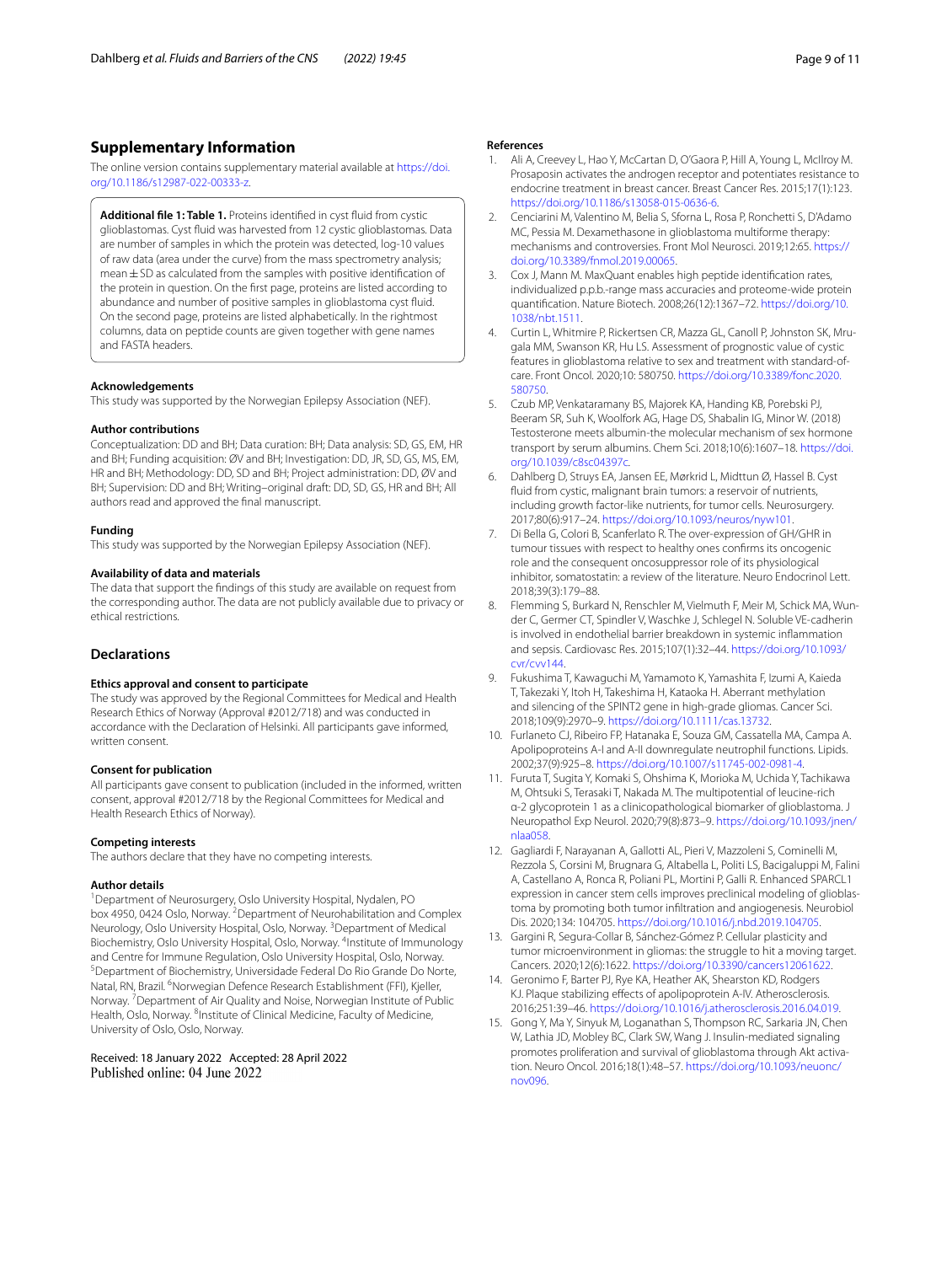- <span id="page-9-13"></span>16. González-Arenas A, Hansberg-Pastor V, Hernández-Hernández OT, González-García TK, Henderson-Villalpando J, Lemus-Hernández D, Cruz-Barrios A, Rivas-Suárez M, Camacho-Arroyo I. Estradiol increases cell growth in human astrocytoma cell lines through ERα activation and its interaction with SRC-1 and SRC-3 coactivators. Biochim Biophys Acta. 2012;1823(2):379–86. [https://doi.org/10.1016/j.bbamcr.2011.11.004.](https://doi.org/10.1016/j.bbamcr.2011.11.004)
- <span id="page-9-26"></span>17. Guo X, Xu S, Gao X, Wang J, Xue H, Chen Z, Zhang J, Guo X, Qian M, Qiu W, Li G. Macrophage migration inhibitory factor promotes vasculogenic mimicry formation induced by hypoxia via CXCR4/AKT/EMT pathway in human glioblastoma cells. Oncotarget. 2017;8(46):80358–72. [https://doi.](https://doi.org/10.18632/oncotarget.18673) [org/10.18632/oncotarget.18673.](https://doi.org/10.18632/oncotarget.18673)
- <span id="page-9-5"></span>18. Hassel B, De Souza GA, Stensland ME, Ivanovic J, Voie Ø, Dahlberg D. The proteome of pus from human brain abscesses: host-derived neurotoxic proteins and the cell-type diversity of CNS pus. J Neurosurg. 2018;129(3):829–37. <https://doi.org/10.3171/2017.4.JNS17284>.
- <span id="page-9-15"></span>19. Hirtz A, Rech F, Dubois-Pot-Schneider H, Dumond H. Astrocytoma: a hormone-sensitive tumor? Int J Mol Sci. 2020;21(23):9114. [https://doi.org/](https://doi.org/10.3390/ijms21239114) [10.3390/ijms21239114.](https://doi.org/10.3390/ijms21239114)
- <span id="page-9-18"></span>20. Holmes KM, Annala M, Chua CY, Dunlap SM, Liu Y, Hugen N, Moore LM, Cogdell D, Hu L, Nykter M, Hess K, Fuller GN, Zhang W. Insulin-like growth factor-binding protein 2-driven glioma progression is prevented by blocking a clinically signifcant integrin, integrin-linked kinase, and NF-κB network. Proc Natl Acad Sci USA. 2012;109(9):3475–80. [https://doi.org/10.](https://doi.org/10.1073/pnas.1120375109) [1073/pnas.1120375109](https://doi.org/10.1073/pnas.1120375109).
- <span id="page-9-14"></span>21. Hönikl LS, Lämmer F, Gempt J, Meyer B, Schlegel J, Delbridge C. High expression of estrogen receptor alpha and aromatase in glial tumor cells is associated with gender-independent survival benefts in glioblastoma patients. J Neuro-Oncol. 2020;147(3):567–75. [https://doi.org/10.1007/](https://doi.org/10.1007/s11060-020-03467-y) [s11060-020-03467-y.](https://doi.org/10.1007/s11060-020-03467-y)
- <span id="page-9-30"></span>22. Huang HB, Yang SB, Shen LJ, Lv QW, Guo M, Zhou J, Li Z, Yang CS, Wang LY, Zhang H. A prospective study on serum secreted protein acidic and rich in cysteine-like 1 as a prognostic marker for severe traumatic brain injury. Clin Chim Acta. 2019;491:19–23. [https://doi.org/10.1016/j.cca.2019.](https://doi.org/10.1016/j.cca.2019.01.005) [01.005](https://doi.org/10.1016/j.cca.2019.01.005).
- <span id="page-9-6"></span>23. Jain RK, di Tomaso E, Duda DG, Loeffler JS, Sorensen AG, Batchelor TT. Angiogenesis in brain tumours. Nature Rev Neurosci. 2007;8(8):610–22. <https://doi.org/10.1038/nrn2175>.
- <span id="page-9-28"></span>24. Jhaveri N, Chen TC, Hofman FM. Tumor vasculature and glioma stem cells: contributions to glioma progression. Cancer Lett. 2016;380(2):545–51. <https://doi.org/10.1016/j.canlet.2014.12.028>(**Epub 2014 Dec 16 PMID: 25527451**).
- <span id="page-9-11"></span>25. Jo M, Kim JH, Song GJ, Seo M, Hwang EM, Suk K. Astrocytic orosomucoid-2 modulates microglial activation and neuroinfammation. J Neurosci. 2017;37(11):2878–94. [https://doi.org/10.1523/JNEUROSCI.2534-16.](https://doi.org/10.1523/JNEUROSCI.2534-16.2017) [2017](https://doi.org/10.1523/JNEUROSCI.2534-16.2017).
- <span id="page-9-4"></span>26. Kaka N, Hafazalla K, Samawi H, Simpkin A, Perry J, Sahgal A, Das S. Progression-free but no overall survival beneft for adult patients with bevacizumab therapy for the treatment of newly diagnosed glioblastoma: a systematic review and meta-analysis. Cancers. 2019;11(11):1723. [https://doi.org/10.3390/cancers11111723.](https://doi.org/10.3390/cancers11111723)
- <span id="page-9-1"></span>27. Kaur G, Bloch O, Jian BJ, Kaur R, Sughrue ME, Aghi MK, McDermott MW, Berger MS, Chang SM, Parsa AT. A critical evaluation of cystic features in primary glioblastoma as a prognostic factor for survival. J Neurosurg. 2011;115(4):754–9. [https://doi.org/10.3171/2011.5.JNS11128.](https://doi.org/10.3171/2011.5.JNS11128)
- <span id="page-9-20"></span>28. Kijima N, Hosen N, Kagawa N, Hashimoto N, Nakano A, Fujimoto Y, Kinoshita M, Sugiyama H, Yoshimine T. CD166/activated leukocyte cell adhesion molecule is expressed on glioblastoma progenitor cells and involved in the regulation of tumor cell invasion. Neuro Oncol. 2012;14(10):1254–64. [https://doi.org/10.1093/neuonc/nor202.](https://doi.org/10.1093/neuonc/nor202)
- <span id="page-9-24"></span>29. Lee C, Bongcam-Rudloff E, Sollner C, Jahnen-Dechent W, Claesson-Welsh L. Type 3 cystatins; fetuins, kininogen and histidine-rich glycoprotein. Front Biosci. 2009;14:2911–22. [https://doi.org/10.2741/3422.](https://doi.org/10.2741/3422)
- <span id="page-9-31"></span>30. Li T, Liu X, Yang A, Fu W, Yin F, Zeng X. Associations of tumor suppressor SPARCL1 with cancer progression and prognosis. Oncol Lett. 2017;14(3):2603–10. [https://doi.org/10.3892/ol.2017.6546.](https://doi.org/10.3892/ol.2017.6546)
- <span id="page-9-23"></span>31. Li Y, Qu P, Wu L, Li B, Du H, Yan C. Api6/AIM/Spα/CD5L overexpression in alveolar type II epithelial cells induces spontaneous lung adenocarcinoma. Cancer Res. 2011;71(16):5488–99. [https://doi.org/10.1158/0008-](https://doi.org/10.1158/0008-5472.CAN-10-4225) [5472.CAN-10-4225.](https://doi.org/10.1158/0008-5472.CAN-10-4225)
- <span id="page-9-25"></span>32. Li Z, Li Z. Glucose regulated protein 78: a critical link between tumor microenvironment and cancer hallmarks. Biochim Biophys Acta. 2012;1826(1):13–22. <https://doi.org/10.1016/j.bbcan.2012.02.001>.
- <span id="page-9-10"></span>33. Ligresti G, Aplin AC, Dunn BE, Morishita A, Nicosia RF. The acute phase reactant orosomucoid-1 is a bimodal regulator of angiogenesis with time- and context-dependent inhibitory and stimulatory properties. PLoS ONE. 2012;7(8): e41387. [https://doi.org/10.1371/journal.pone.0041387.](https://doi.org/10.1371/journal.pone.0041387)
- <span id="page-9-17"></span>34. Lin HY, Sun M, Tang HY, Lin C, Luidens MK, Mousa SA, Incerpi S, Drusano GL, Davis FB, Davis PJ. L-Thyroxine vs. 3,5,3'-triiodo-L-thyronine and cell proliferation: activation of mitogen-activated protein kinase and phosphatidylinositol 3-kinase. Am J Physiol Cell Physiol. 2009;296(5):980–91. <https://doi.org/10.1152/ajpcell.00305.2008>.
- <span id="page-9-7"></span>35. Liu Y, Li F, Yang YT, Xu XD, Chen JS, Chen TL, Chen HJ, Zhu YB, Lin JY, Li Y, Xie XM, Sun XL, Ke YQ. IGFBP2 promotes vasculogenic mimicry formation via regulating CD144 and MMP2 expression in glioma. Oncogene. 2019;38(11):1815–31.<https://doi.org/10.1038/s41388-018-0525-4>.
- <span id="page-9-2"></span>36. Lohle PN, Verhagen IT, Teelken AW, Blaauw EH, Go KG. The pathogenesis of cerebral gliomatous cysts. Neurosurgery. 1992;30(2):180–5. [https://doi.](https://doi.org/10.1227/00006123-199202000-00005) [org/10.1227/00006123-199202000-00005](https://doi.org/10.1227/00006123-199202000-00005).
- <span id="page-9-27"></span>37. Mastrella G, Hou M, Li M, Stoecklein VM, Zdouc N, Volmar M, Miletic H, Reinhard S, Herold-Mende CC, Kleber S, Eisenhut K, Gargiulo G, Synowitz M, Vescovi AL, Harter PN, Penninger JM, Wagner E, Mittelbronn M, Bjerkvig R, Hambardzumyan D, Kälin RE. Targeting APLN/APLNR improves antiangiogenic efficiency and blunts proinvasive side effects of VEGFA/ VEGFR2 blockade in glioblastoma. Cancer Res. 2019;79(9):2298–313. <https://doi.org/10.1158/0008-5472.CAN-18-0881>.
- <span id="page-9-16"></span>38. Mohyeldin A, Dalgard CL, Lu H, Mcfate T, Tait AS, Patel VC, Wong K, Rushing E, Roy S, Acs G, Verma A. Survival and invasiveness of astrocytomas promoted by erythropoietin. J Neurosurg. 2007;106(2):338–50. [https://](https://doi.org/10.3171/jns.2007.106.2.338) [doi.org/10.3171/jns.2007.106.2.338](https://doi.org/10.3171/jns.2007.106.2.338).
- <span id="page-9-32"></span>39. Nakagawa K, Mashimo K. Suppressibility of plasma growth hormone levels in acromegaly with dexamethasone and phentolamine. J Clin Endocrinol Metabol. 1973;37(2):238–46. [https://doi.org/10.1210/](https://doi.org/10.1210/jcem-37-2-238) icem-37-2-238.
- <span id="page-9-3"></span>40. Neal JH, Cotman CW. Human brain tumor cyst fuid is mitogenic for primary astrocytes in culture. Neurosurgery. 1993;32(1):95–9. [https://doi.](https://doi.org/10.1227/00006123-199301000-00014) [org/10.1227/00006123-199301000-00014](https://doi.org/10.1227/00006123-199301000-00014).
- <span id="page-9-22"></span>41. Niu ZH, Wang Y, Chun B, Li CX, Wu L. Secretory clusterin (sCLU) overexpression is associated with resistance to preoperative neoadjuvant chemotherapy in primary breast cancer. Eur Rev Med Pharmacol Sci. 2013;17(10):1337–44.
- <span id="page-9-21"></span>42. Oliveira MN, Pillat MM, Motaln H, Ulrich H, Lah TT. Kinin-B1 receptor stimulation promotes invasion and is involved in cell-cell interaction of co-cultured glioblastoma and mesenchymal stem cells. Sci Rep. 2018;8(1):1299. <https://doi.org/10.1038/s41598-018-19359-1>.
- <span id="page-9-12"></span>43. Orozco M, Valdez RA, Ramos L, Cabeza M, Segovia J, Romano MC. Dutasteride combined with androgen receptor antagonists inhibit glioblastoma U87 cell metabolism, proliferation, and invasion capacity: Androgen regulation. Steroids. 2020;164: 108733. [https://doi.org/10.1016/j.steroids.](https://doi.org/10.1016/j.steroids.2020.108733) [2020.108733.](https://doi.org/10.1016/j.steroids.2020.108733)
- <span id="page-9-9"></span>44. Parolini C. A compendium of the biological efects of apolipoprotein A-IMilano. The J Pharmacol Exp Ther. 2020;372(1):54–62. [https://doi.org/](https://doi.org/10.1124/jpet.119.261719) [10.1124/jpet.119.261719.](https://doi.org/10.1124/jpet.119.261719)
- <span id="page-9-0"></span>45. Pasqualini C, Kozaki T, Bruschi M, Nguyen T, Minard-Colin V, Castel D, Grill J, Ginhoux F. Modeling the interaction between the microenvironment and tumor cells in brain tumors. Neuron. 2020;108(6):1025–44. [https://](https://doi.org/10.1016/j.neuron.2020.09.018) [doi.org/10.1016/j.neuron.2020.09.018.](https://doi.org/10.1016/j.neuron.2020.09.018)
- <span id="page-9-29"></span>46. Pérès EA, Valable S, Guillamo JS, Marteau L, Bernaudin JF, Roussel S, Lechapt-Zalcman E, Bernaudin M, Petit E. Targeting the erythropoietin receptor on glioma cells reduces tumour growth. Exp Cell Res. 2011;317(16):2321–32. [https://doi.org/10.1016/j.yexcr.2011.06.011.](https://doi.org/10.1016/j.yexcr.2011.06.011)
- <span id="page-9-8"></span>47. Pierce JR, Martin BJ, Rarick KR, Alemany JA, Staab JS, Kraemer WJ, Hymer WC, Nindl BC. Growth Hormone and Insulin-like Growth Factor-I Molecular Weight Isoform Responses to Resistance Exercise Are Sex-Dependent. Front Endocrinol (Lausanne) 2020: 11; 571. [https://www.frontiersin.org/](https://www.frontiersin.org/articles/) [articles/](https://www.frontiersin.org/articles/) ,<https://doi.org/10.3389/fendo.2020.00571>
- <span id="page-9-19"></span>48. Pietras A, Katz AM, Ekström EJ, Wee B, Halliday JJ, Pitter KL, Werbeck JL, Amankulor NM, Huse JT, Holland EC. Osteopontin-CD44 signaling in the glioma perivascular niche enhances cancer stem cell phenotypes and